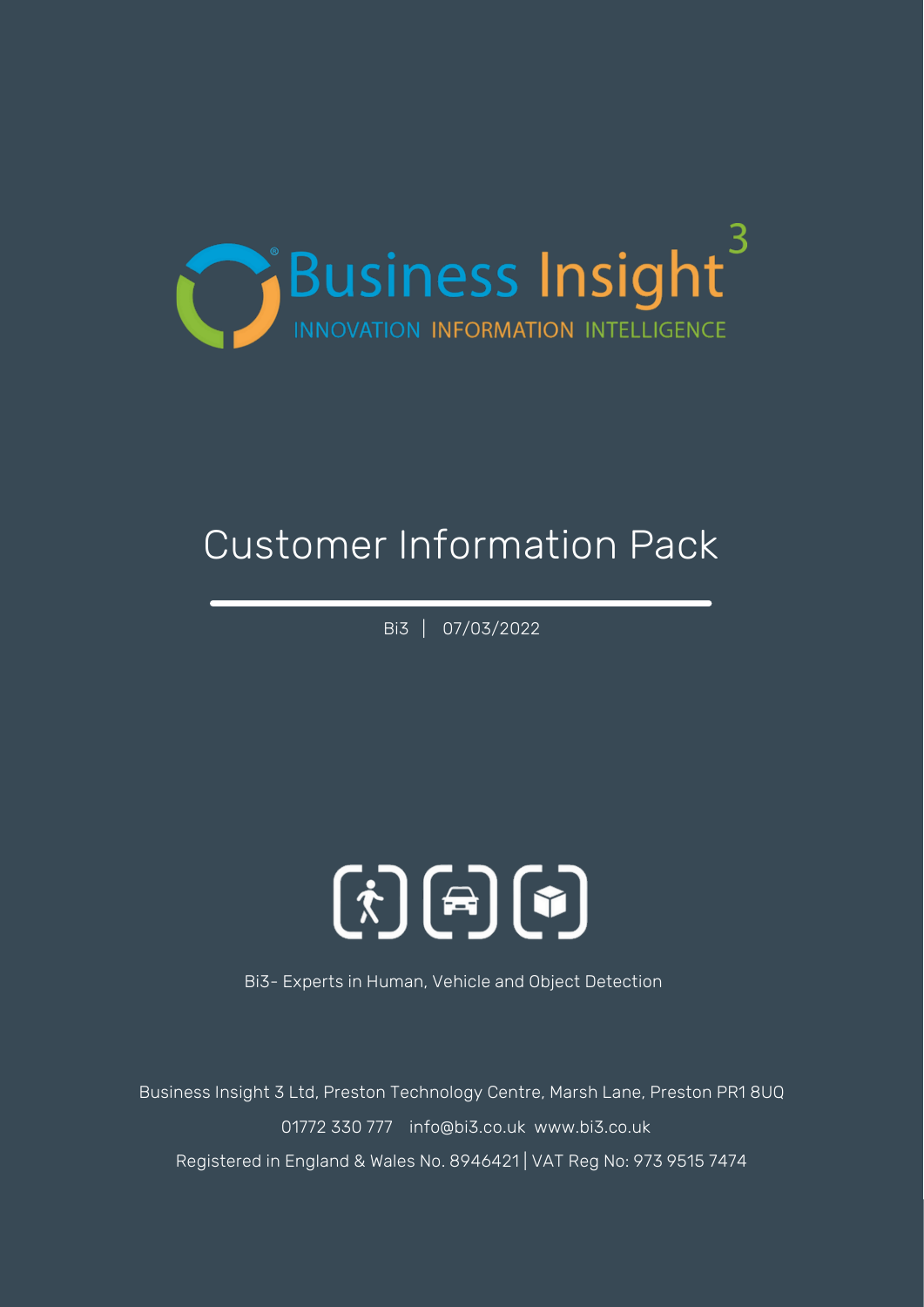

## Contents

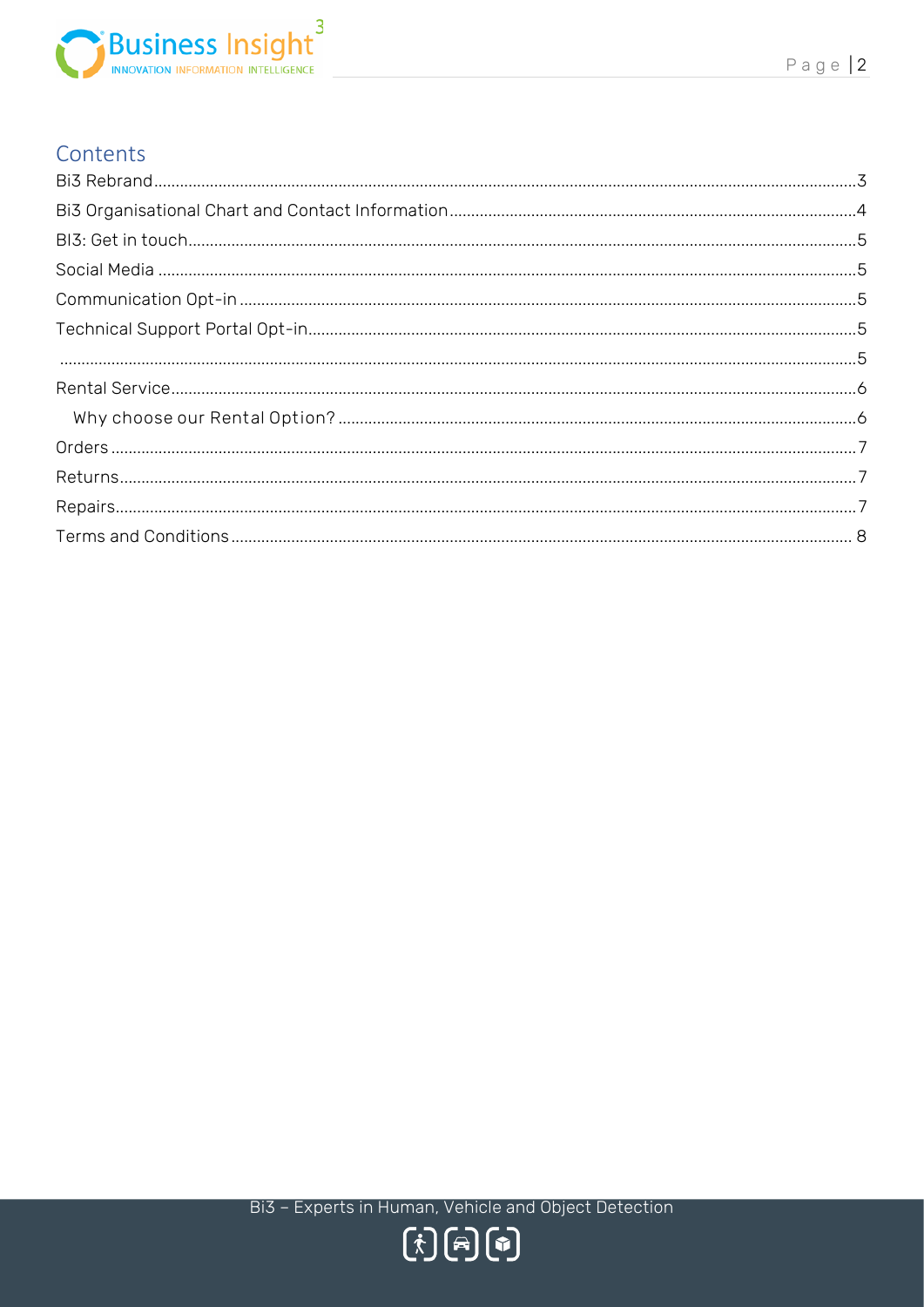

## <span id="page-2-0"></span>Bi3 Rebrand

Dear Customer,

We are pleased to inform you that Bi3 has now gone through a rebrand. We now have a new Web-hub which you can use to find the latest information on the Bi3 product range and get access to brochures and technical information. You can also sign up for the Bi3 technical support portal which can help your engineers with various technical guides to support the installation of our product range.

The rebrand comes with new price lists and new products, get in touch with your account manager to get access to these resources and discuss the wider product range available from Bi3.

The rest of this document contains key information about us, including information on our product portfolio and pricing, communications sand technical support sign-up links, as well as our terms and conditions. We've also included some key details below, for easy reference.

#### **Opening Hours**

The office is open from 9:00 AM to 5:00 PM Monday to Friday. We're closed Weekends and Bank Holidays

#### **Product Lead Times**

Please be aware that lead times vary between our product ranges, please speak to your Account Manager before ordering to confirm availability.

#### **Delivery options**

- For Mainland UK both Standard Next Day and Pre 12:00 AM Next Day are available.
- For The Republic of Ireland, Scottish Highlands, and Offshore Islands Delivery will take 2 working days.
- Delivery options to Europe and the Rest of the World are available on request.

**Key contact details** Please send orders to: [orders@bi3.co.](mailto:orders@bi3.co)uk

For invoices and statements, it's: [accounts@bi3.co.](mailto:accounts@bi3.co)uk

For support, please E-mail: [support@bi3.co.](mailto:support@bi3.co)uk Or call the office on 01172 330 777 And select option 2

 $\left[\begin{smallmatrix} \dot{\mathbf{f}} \end{smallmatrix}\right]\left[\begin{smallmatrix} \mathbf{\mathbf{f}} \end{smallmatrix}\right]\left[\begin{smallmatrix} \mathbf{\mathbf{f}} \end{smallmatrix}\right]$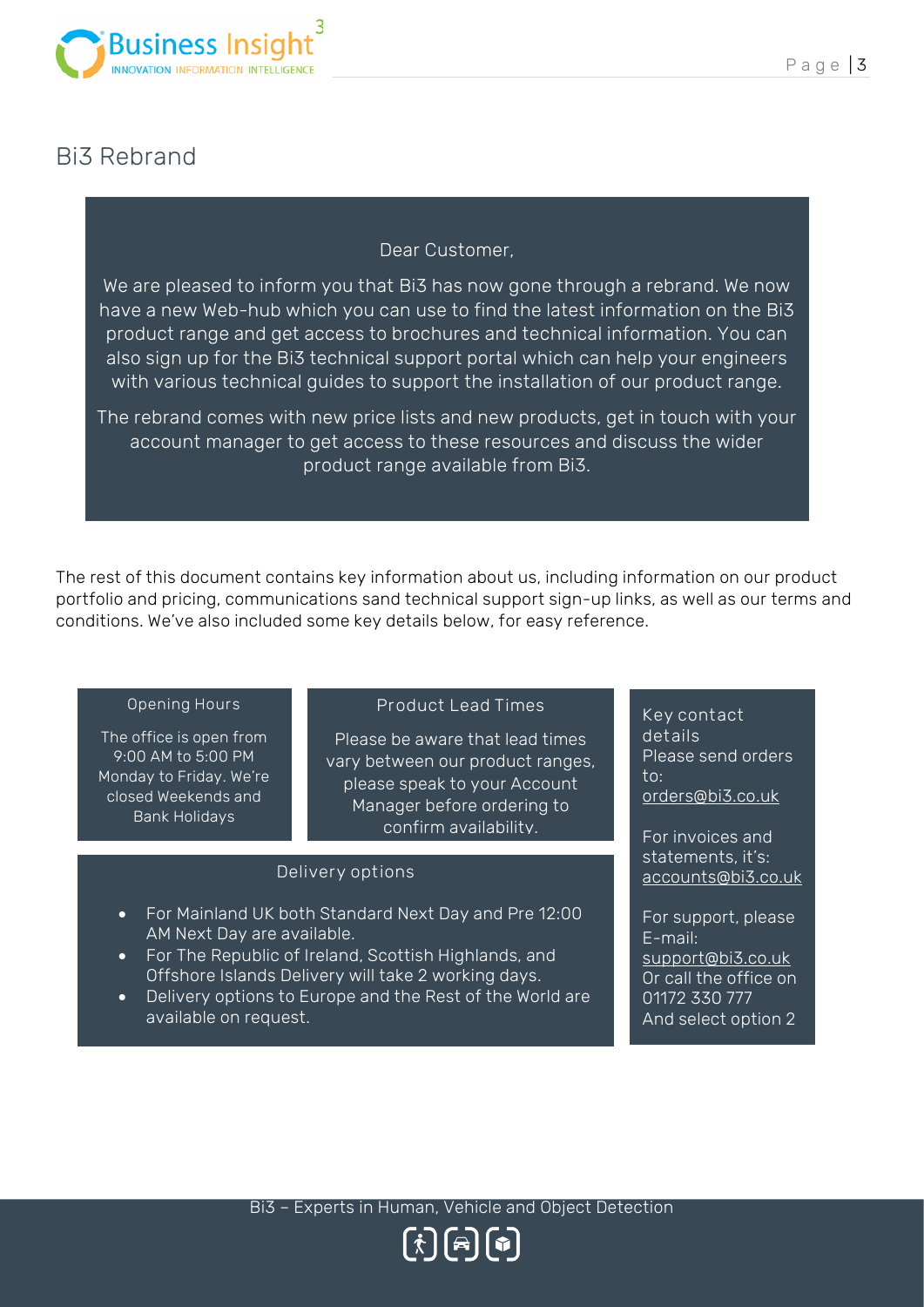

<span id="page-3-0"></span>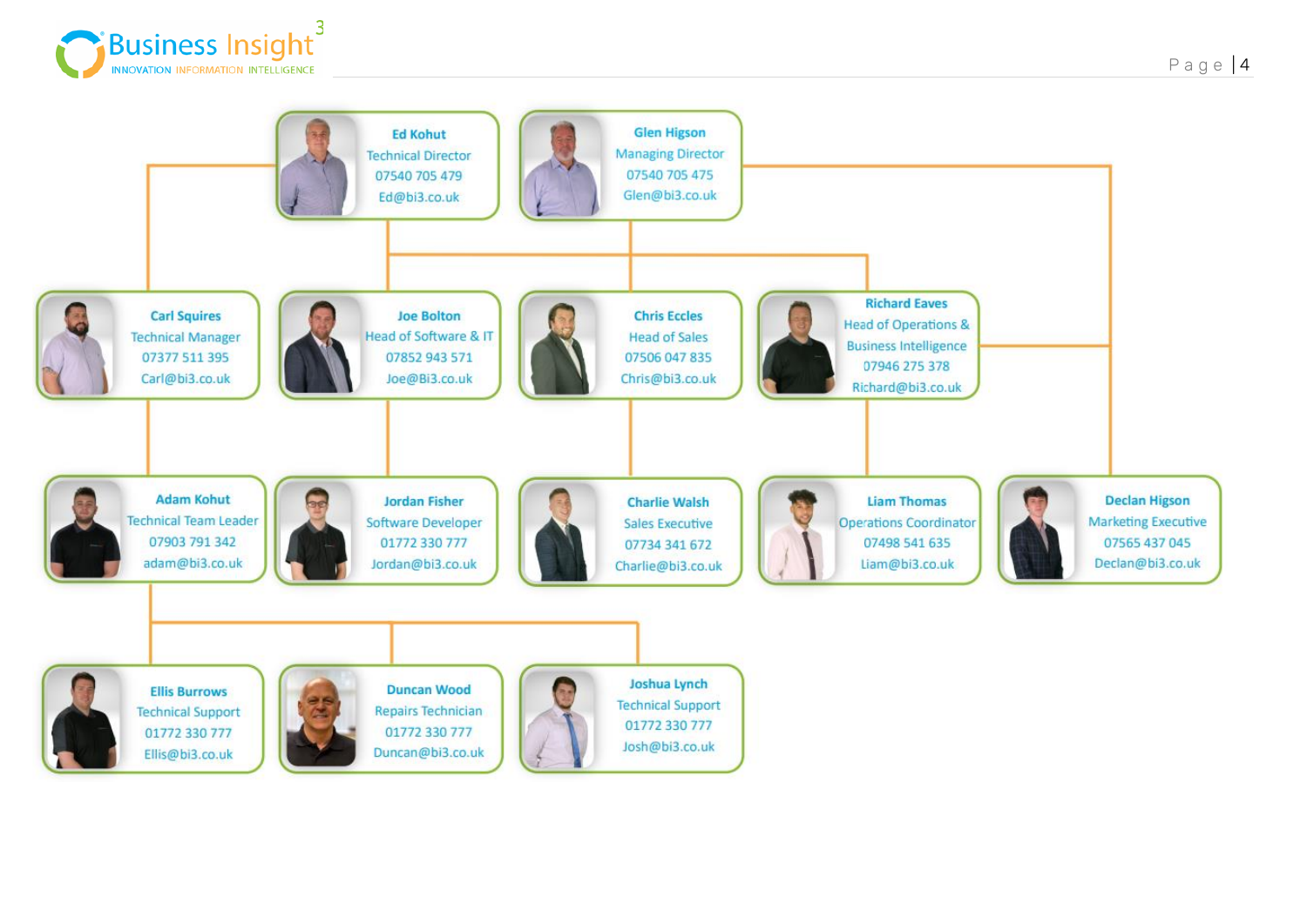

## <span id="page-4-0"></span>BI3: Get in touch

 $\left[\begin{smallmatrix} \dot{r} \end{smallmatrix}\right]\left[\begin{smallmatrix} \dot{r} \end{smallmatrix}\right]\left[\begin{smallmatrix} \dot{r} \end{smallmatrix}\right]$ 

Experts in Human, Vehicle

and Object Detection

#### New Bi3 Web-hub

Explore the diverse range of products on offer and bespoke solutions for security and Business Intelligence

Click here to sign-up!

*Click Above for the new Bi3 Web-hub*

## <span id="page-4-1"></span>Social Media





V

*Click the Icon to follow Bi3*

## <span id="page-4-2"></span>Communication Opt-in

 $\left[\begin{smallmatrix} 1 \\ 1 \end{smallmatrix}\right]$  and  $\left[\begin{smallmatrix} 2 \\ 2 \end{smallmatrix}\right]$  and  $\left[\begin{smallmatrix} 3 \\ 2 \end{smallmatrix}\right]$ Experts in Human, Vehicle and Object Detection

Opt-in to Bi3 Communications!

Opt-in now and receive the latest news and insights from Bi3 and our manufacturers.

**Click here** 

*Click above to opt into valuable Bi3 Communications* 

## <span id="page-4-3"></span>Technical Support Portal Opt-in



<span id="page-4-4"></span>Experts in Human, Vehicle and Object Detection

**Bi3 Support Portal Now Available** 

Get access to a world of key engineering tools and resources to support your installations.

Click here to sign-up!

*Click Above to get access to the technical support portal*

Bi3 – Experts in Human, Vehicle and Object Detection

 $\left[\begin{matrix} \dot{\mathbf{r}} \\ \dot{\mathbf{r}} \end{matrix}\right]\left[\begin{matrix} \mathbf{\hat{n}} \\ \mathbf{\hat{n}} \end{matrix}\right]$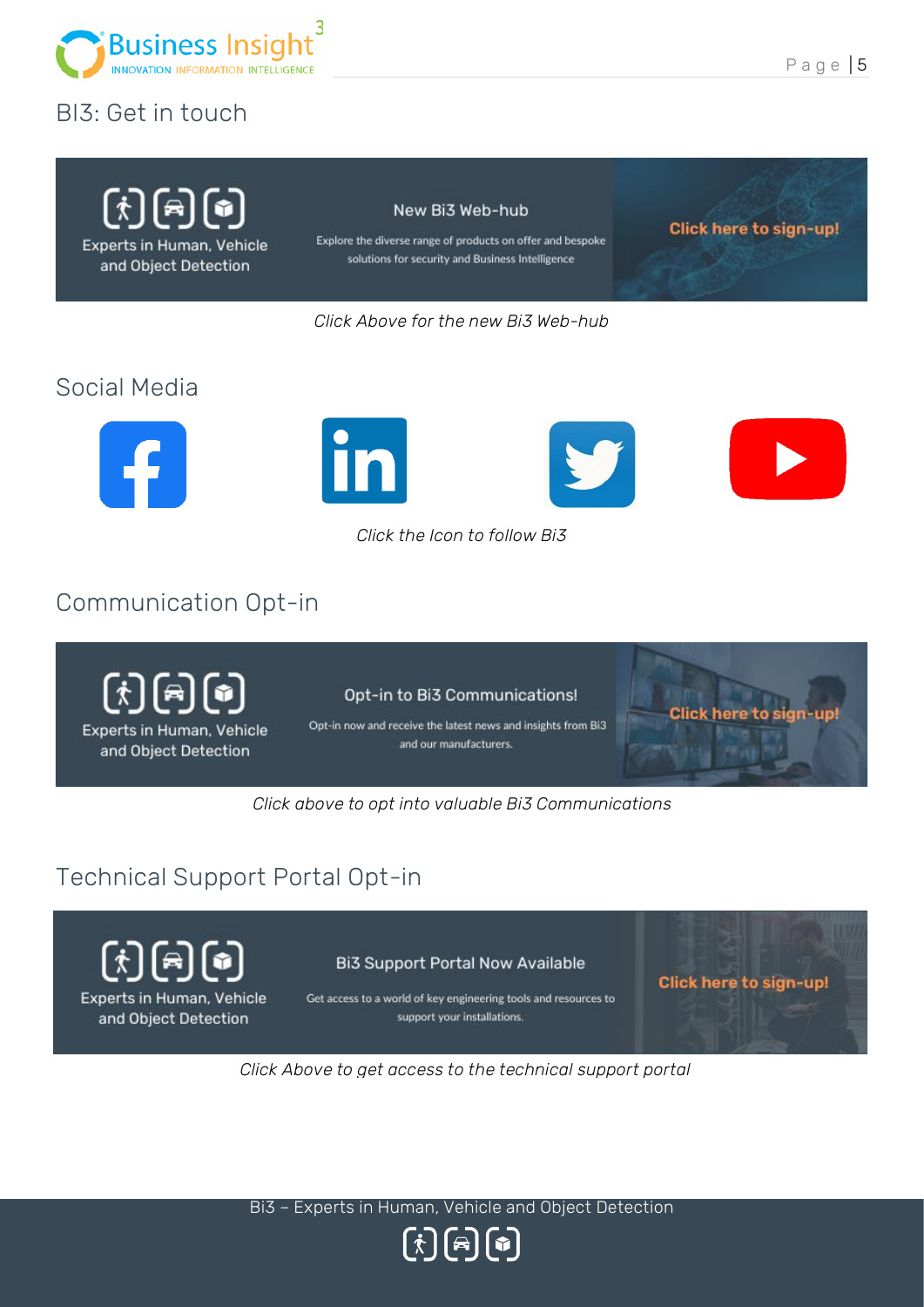

## <span id="page-5-1"></span><span id="page-5-0"></span>Rental Service

## **Why choose our Rental Option?**

When providing high-tech security systems and solutions we have identified that often the overall cap-ex purchase price poses a barrier to purchase. Historically, this has resulted in some clients opting for products and solutions that were not what they 'needed' but what they perceived 'affordable' and within budget.

We have therefore considered and introduced an alternative model to this. Moving towards 'Security as a service', allowing you to attain quality products and solutions required, provided on an operating lease, op-ex basis, avoiding the need for a significant up-front cost.

With fast-moving and advancing technology this also provides an opportunity to keep up to date with the latest security technology, meaning you can frequently upgrade and don't have the hassle of aging and potential out-of-warranty security systems.

There are also several financial advantages and benefits to this approach, some of which are listed in the table below.

Benefits for installers:.

- 'Security as a service', not a product.
- Adds value to your business.
- Business continuity, cash flow and growth.
- Long term retention of customers / builds long term relationships.
- A unique Business model.

Benefits to End users:

- Reduces cost barrier.
- 100% tax-deductible.
- Increase in size and scope of the system to improve security.
- Utilises OPEX instead of CAPEX.
- Clear forecasting and budgets.

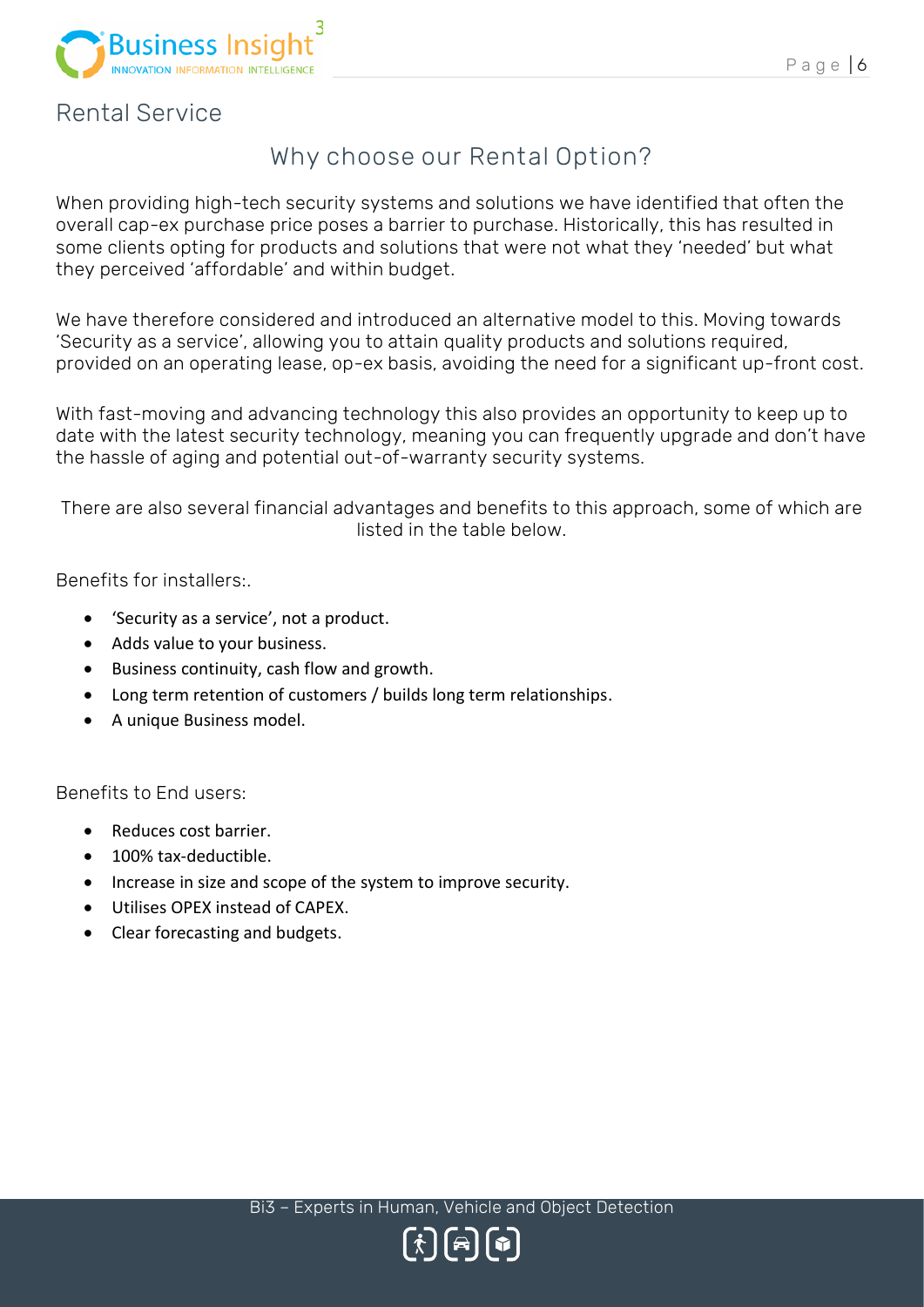

## <span id="page-6-0"></span>Orders

To place an order with ourselves, please send your purchase order to [orders@bi3.co.](mailto:orders@bi3.co)uk Please be aware that our lead times vary by product, to ensure that you receive your order in good time, please speak to your account manager or a member of the team prior to placing your order.

For stock items that are available for same day dispatch, the cut off for orders is 3PM. All orders are subject to the terms and conditions included with this document.

#### Our Bank Details are as follows **Bank:** HSBC **Sort Code:** 40-37-25 **Account No:** 24237463 Payment terms are noted on the cover letter of this document.

## <span id="page-6-1"></span>Returns

Returns are accepted, within 14 days of delivery, subject to the terms and conditions included with this document.

Items must be received in an as new condition, in their original packaging, at the buyer's expense. Bi3 will only offer credit for returns where the item is not faulty.

Please be aware that items ordered in specifically for your order can only be returned subject to Bi3's discretion. If we encounter any restocking charges from our suppliers, we reserve the right to deduct these charges from any credit that we may offer.

## <span id="page-6-2"></span>Repairs

If you wish to make use of our repairs service, please call the office on 01772 330 777, or e-mail [repairs@bi3.co.](mailto:repairs@bi3.co)uk with the following details:

- Your Contact details, including:
	- o Name
		- o Company Name
	- o Phone Number
	- o E-mail Address
- Make & Model of the item to be repaired
- Serial number of the item
- Any known details regarding the fault.

You will then be given an RMA number to return the item under. Please ship the repair to our office address (at the bottom of this page) with the **RMA Number clearly marked on the outside of the packaging**.

We will send you an e-mail to let you know that we have received your repair, and will then be in contact once we have assessed the machine fully, usually within 3 working days, to provide a quote. If we need to order any parts in to complete the repair of your item, we will advise you what we expect the lead time to be at this point.

If you wish to proceed with the repair please forward us a purchase order for the value of the quote. If we receive your purchase order before 3PM we will usually be able to ship your item on the same day, unless we have advised you of a lead time previously.

If you do not wish to proceed with the repair, we can either return the unit to you unrepaired for a nominal fee to cover shipping, or we can dispose of it free of charge at your discretion.

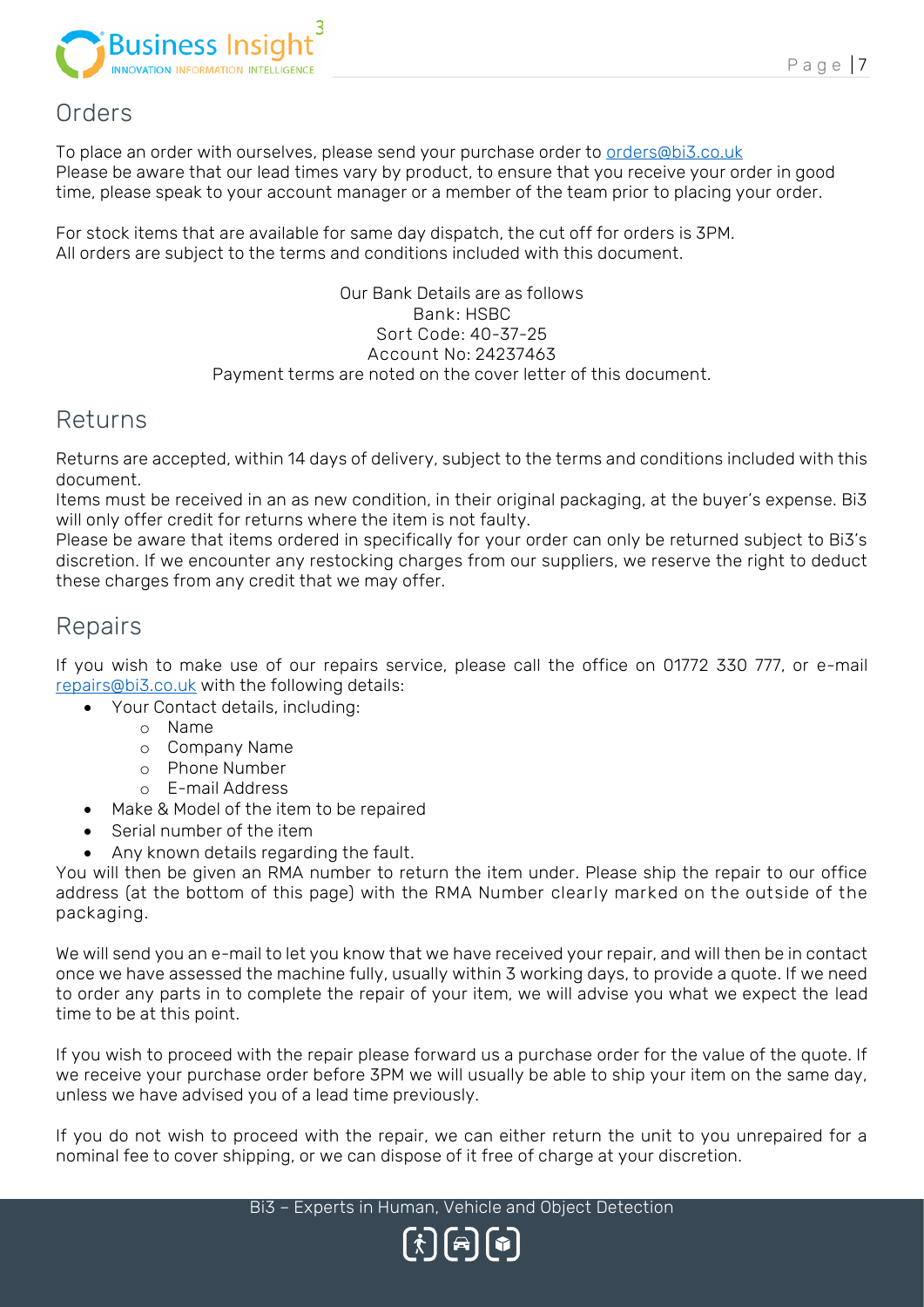

## <span id="page-7-0"></span>Terms and Conditions

#### **1. Interpretation**

1.1 For the purposes of this document 'the Company' and "Bi3" both mean Business Insight 3 Ltd and ' Buyer ' means any company, organisation or person placing orders for or purchasing goods or services from the Company.

1.2 'Contract' means the legal agreement between the Company and the Buyer to which these terms and conditions relate.

#### **2. Basis Of Contract**

2.1 These conditions shall govern any Contract between Bi3 and the Buyer to the exclusion of any other terms or conditions and shall supersede any previous terms and conditions issued by Bi3 2.2 Any orders placed by the Buyer which do not state acceptance of these terms and conditions will still be subject to them and any terms or conditions which the Buyer may purport to apply under any offer, order or similar document or in any correspondence and which conflict with these terms and conditions shall be of no effect.

2.3 Any variation of these terms and conditions shall be inapplicable unless agreed in writing by Bi3.

#### **3. Delivery**

3.1 Dates for delivery are estimates only and are not guaranteed and time is not of the essence in relation to such dates.

3.2 Bi3 will use reasonable endeavours to deliver on the delivery dates requested.

3.3 BI3 shall have no liability in respect of late delivery of goods ordered

3.4 Where products are delivered in instalments, each delivery will be subject to a delivery charge if the value of the goods to be delivered is below the minimum carriage paid order value (as set from time to time by Bi3) or if delivery by instalments is requested..

3.5 If a delivery of goods is refused then an additional charge for re-delivery will be applied.

### **4. Returns and Cancellations**

4.1 Without prejudice to any other provision of these terms and conditions, any order cancelled by the Buyer where such cancellation is accepted by Bi3 will nevertheless incur a cancellation charge to cover any expenses which Bi3 has incurred.

4.2 If the Buyer requests cancellation of an order comprising goods which have been ordered in specifically for the Buyer then the Buyer will be charged and liable to pay at the option of Bi3 either the full invoice value of such goods (in which case the Buyer shall be entitled to supply of the goods) or a cancellation charge which equates to any expenses incurred by Bi3 (including without prejudice to the generality of the foregoing carriage and administration costs) in connection with the cancelled order.

4.3 No goods will be accepted back for credit unless returned at the Buyer's expense and in "as new" condition within original packing and with instructions.

4.4 Bi3 reserves the right to refuse to accept the return of goods from the Buyer if they were ordered specially for the Buyer or are not in "as new" condition, or are not in their original packing or are without instructions originally supplied.

4.5 Bi3 will not accept any request for return or cancellation submitted after 14 days from date of Invoice.

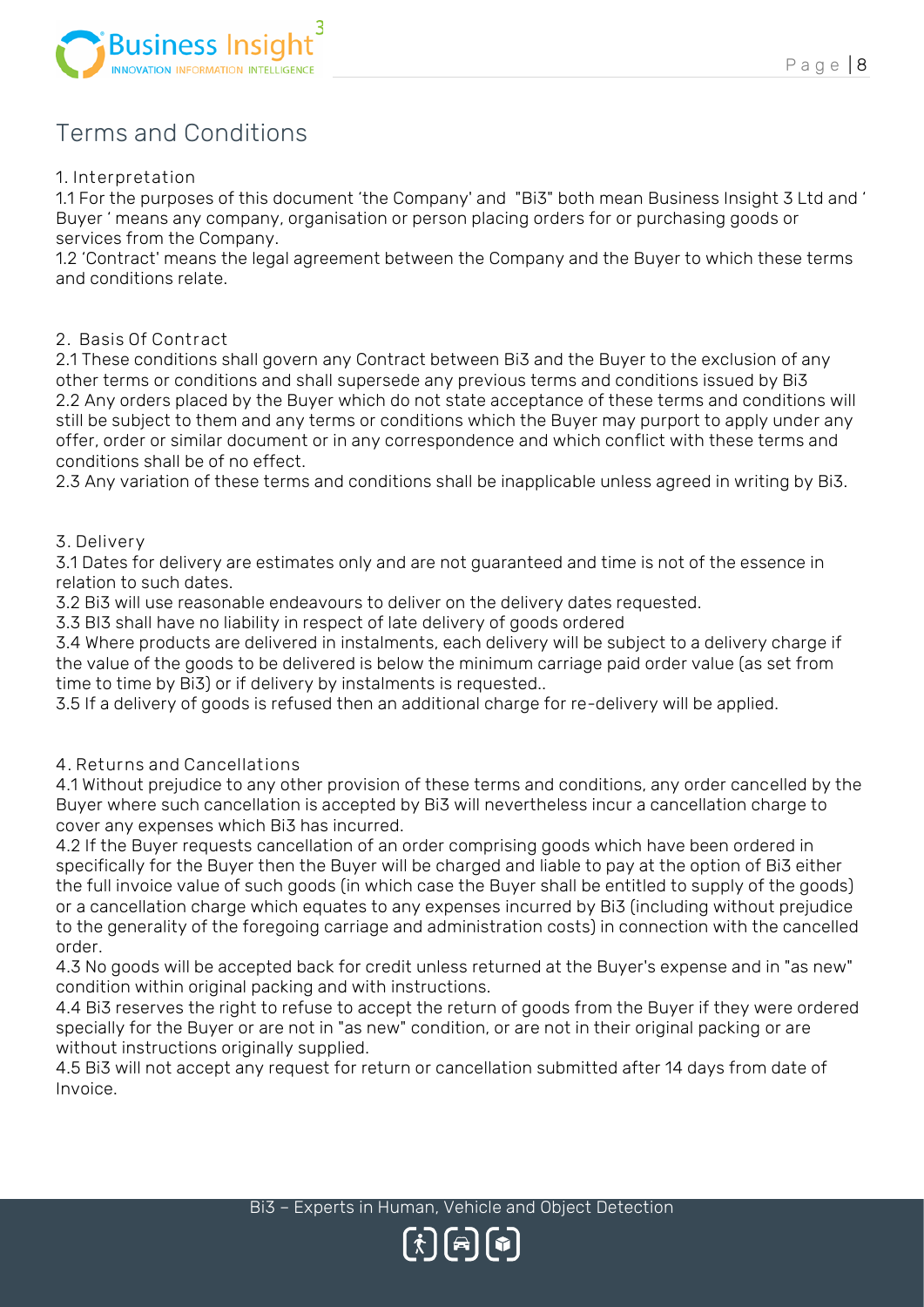

## **5. Guarantees and Repairs.**

5.1 Subject to the succeeding provisions of this clause 5, Bi3 will honour a manufacturer's warranty only in respect of goods claimed to be defective, and then only within 24 months from date the relevant goods were invoiced to the Buyer by Bi3.

5.2 Any goods accepted by Bi3 to be faulty out of box will be replaced free of charge.

5.3 Any goods installed which are reported faulty to Bi3 within the period of 24 months referred to in clause 5.1 above shall be offered to Bi3 for repair instead of replacement and if so repaired shall be returned (at Bi3 expense) to and accepted by the Buyer.

5.4 Bi3 shall be entitled to charge to and be paid by the Buyer all costs (including carriage and administration costs) for replacement of or repair or attempted repair of any faults in any goods reported to Bi3 as faulty where the fault has been caused by the Buyer, his employee, contractor or agent, the Buyer's customer or any other third party or by any factor relevant to use of the goods for some purpose other than that or outside the operational parameters for which the goods in question were designed.

5.5 Any notification of a claim for replacement or repair of goods alleged by the Buyer to be faulty must be given or confirmed in writing to Bi3 and thereafter the Buyer shall have a maximum period of 14 days (as to which time shall be of the essence) within which to return the goods to Bi3 if practicable to do so, or, if it is not practicable to return the goods to Bi3, within which to specify why return is not practicable and to offer Bi3 a reasonable opportunity of inspecting the goods in question on site, and failure to comply strictly with the requirements of this clause 5.5 shall de deemed a waiver by the Buyer of all and any claims he may have against Bi3 arising out of or in respect of or relation to the allegedly defective goods and/or the supply thereof.

## **6. Limitations of Liability**

6.1 Without prejudice to any other exclusions of liability or other provisions contained in these terms and conditions or other exclusions applicable under Statute or Common Law, Bi3 shall have no liability in respect of any goods alleged to be defective and/or the supply of such goods:-

6.1.1where the defect has been caused by the buyer, his employee, his sub-contractor, his agent, his customer or any other third party who may have handled or otherwise acted upon the goods after they left the possession of Bi3.

6.1.2 if the goods have not been paid for in full.

6.1.3 where the goods have not been used or assembled in accordance with the manufacturers instructions.

6.1.4 where refurbished goods have been ordered and supplied..

6.1.5 where goods have been short delivered or damaged in transit.

6.1.6 if Bi3 have not been given an opportunity, in circumstances in which the provision of such an opportunity could reasonably have been given, to remedy any matter complained of and for which Bi3 might otherwise have been liable.

6.1.7 where the matter complained of is covered by a policy of insurance issued by the Buyer's insurers.

6.1.8 for any matters which are or were at any relevant time outside Bi3's reasonable control.

6.1.9 for errors in details and/or specification supplied by the Buyer which give rise to failures in systems and/or products.

6.2 Bi3's liability to the Buyer in relation to any one claim shall not exceed the price paid for the goods supplied by Bi3 to which such claim relates and in particular but without prejudice to the

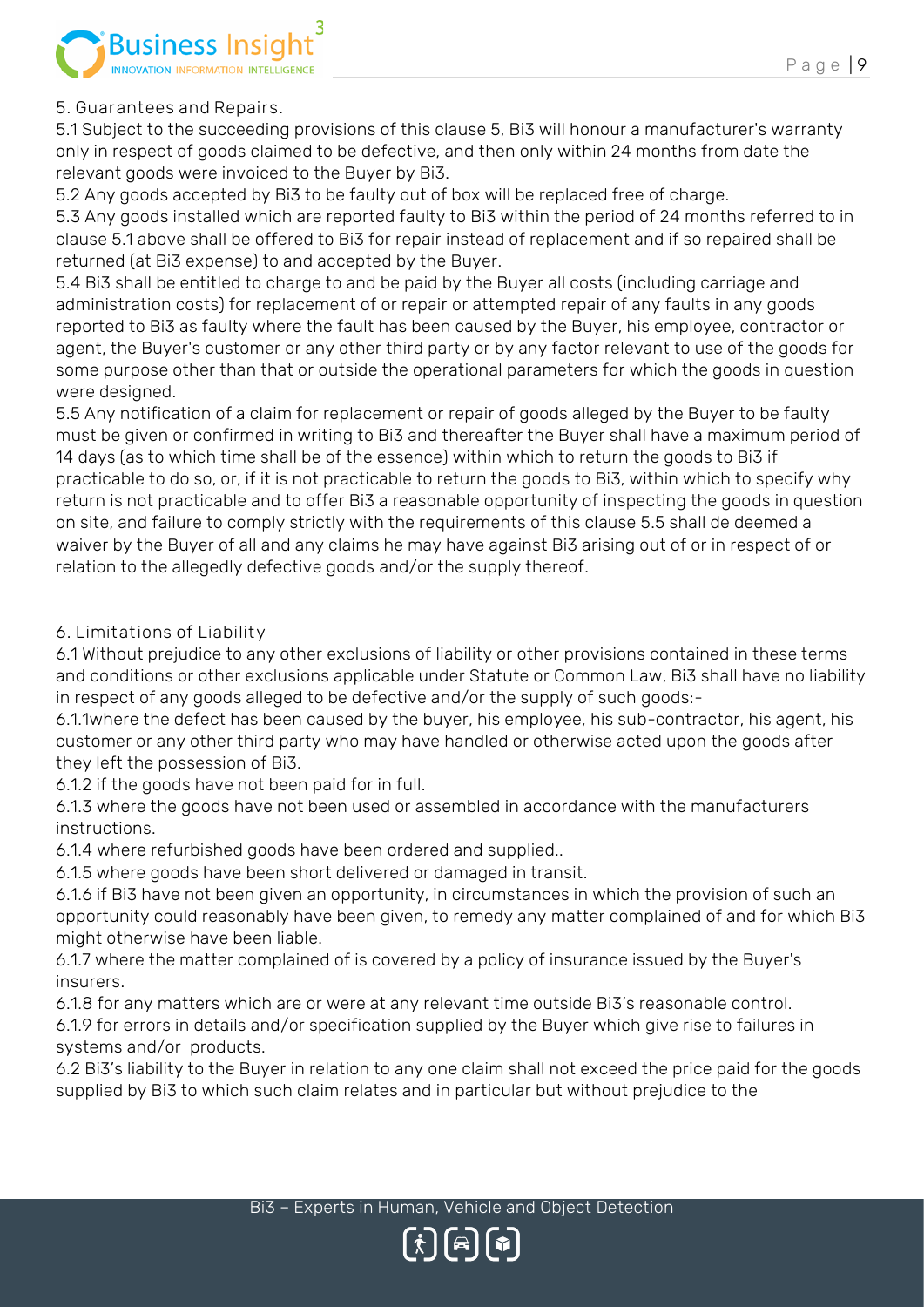

generality of the foregoing Bi3 shall have no liability to the Buyer for:

a) Consequential Loss (including loss of profit and/or damage to goodwill)

b) Economic or other similar losses

c) Damages and indirect losses

d) Business interruption or loss of business, contracts or opportunity.

6.3 All goods supplied shall be manufactured in accordance with all applicable British Standards which relate specifically to those goods.

6.4 Bi3 may from time to time make changes in the specification of goods which are required to comply with any applicable safety or statutory requirements or which do not materially affect the quality or fitness for purpose of such goods

6.5 Any contractual description of any goods byBi3 relates to the identity of those goods but only if it relates to a central characteristic of the goods or to a substantial ingredient in their identity. 6.6 Bi3 warrants that goods supplied will at the time of delivery correspond to the description applied to them by Bi3

6.7. Save as herein specifically stated to the contrary all terms, conditions, warranties and representations (whether implied or made expressly) whether by Bi3 its servants or agents or otherwise relating to the quality and/or fitness for the purpose of any goods are excluded to the fullest extent permitted by law.

## **7. Price and Payment.**

7.1 Any proposals or quotations issued by Bi3 are valid for a 30 day period..

7.2 Unless stated otherwise all prices quoted exclude carriage charges and VAT which are payable in addition.

7.3 Payment of all sums invoiced shall be due within 30 days of the date of the invoice unless prior terms have been agreed with the buyer. Bi3 shall not be bound to deliver the goods to which an invoice relates until the Buyer has paid for them and if so, required by Bi3 payment shall be made before delivery of goods ordered. Delivery and payment are not concurrent conditions. Time for payment after rendering of an invoice shall be of the essence

7.4 .Late payment by the Buyer shall render the Buyer liable to payment of interest and compensation charges in accordance with the provisions of the Late Payment of Commercial Debt Regulations 2002.

7.5 The Buyer shall pay all invoices fully without any set off, deduction, counterclaim or withholding of monies. If the Buyer fails to make any payment on the due date then without prejudice to any of BI3 other rights Bi3 may:

7.5.1 suspend or cancel deliveries of any articles due to the Buyer; and/or

7.5.2 appropriate any payment made by the Buyer to such goods supplied under any contract with the Buyer as Bi3 may in its sole discretion think fit.

## **8. Property**

8.1 Goods shall be at the Buyer's risk as from delivery.

8.2 In spite of delivery having been made property in the Goods shall not pass from Bi3 until the Buyer shall have paid all sums whatever due from the Buyer to BI3 in respect of the supply of such goods. 8.3 Until property in goods supplied by Bi3 passes to the Buyer in accordance with clause [0.2] the Buyer shall hold goods supplied by Bi3 and each of them on a fiduciary basis as bailee for Bi3. The Buyer shall store such goods (at no cost to Bi3) separately from all other goods in its possession and

marked in such a way that they are clearly identified as Bi3 property.

8.4 Notwithstanding that goods (or any of them) in the Buyer's possession remain the property of Bi3

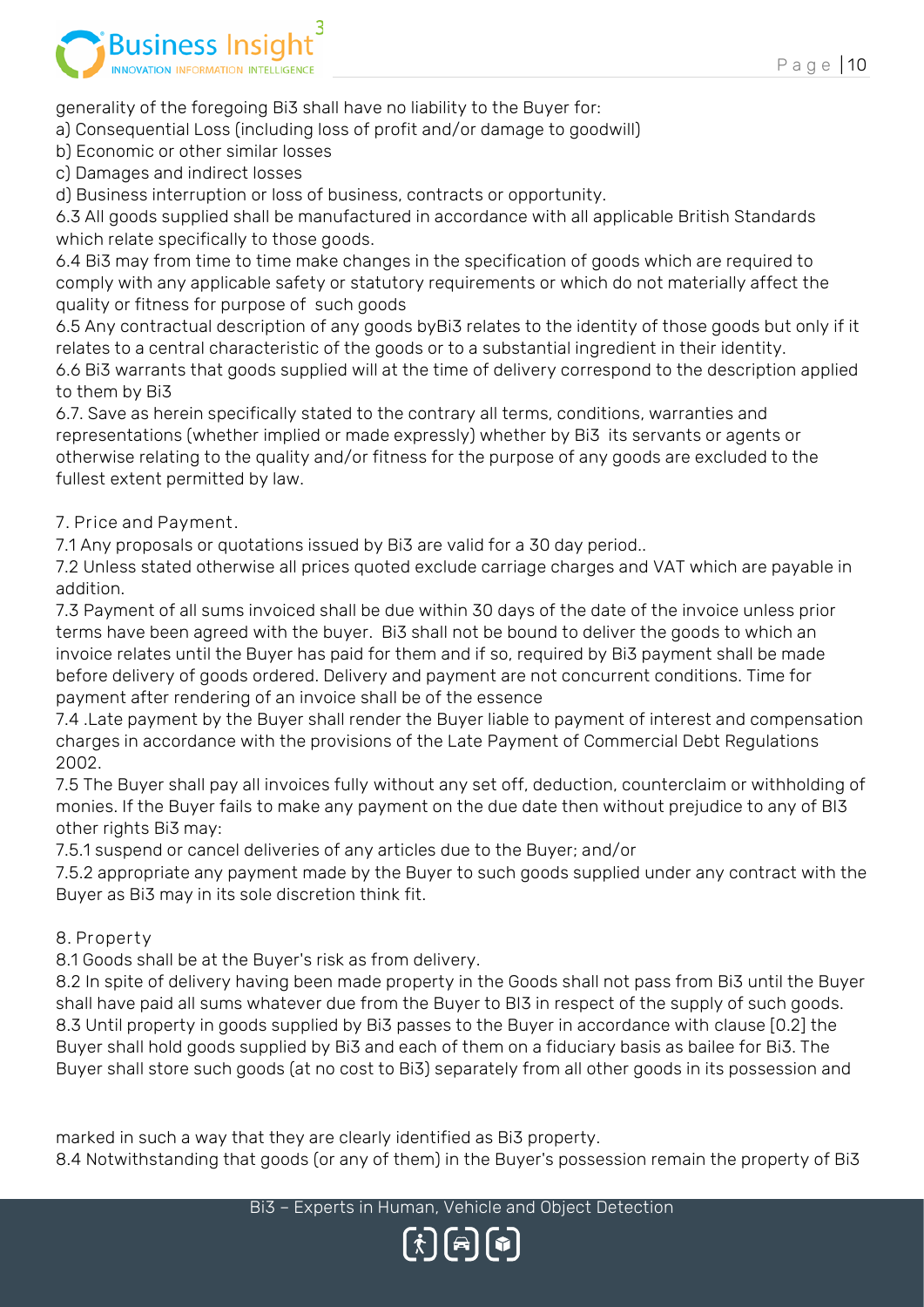

the Buyer may sell or use such goods in the ordinary course of the Buyer's business at full market value for the account of Bi3. Any such sale or dealing shall be a sale or use of Bi3 property by the Buyer on the Buyer's own behalf and the Buyer shall deal as principal when making such sales or dealings. Until property in such goods passes from Bi3 the entire proceeds of sale or otherwise of such goods shall be held in trust for Bi3 and shall not be mixed with other money or paid into any overdrawn bank account and shall be at all material times identified as BI3 money.

8.5 Bi3 shall be entitled to recover the price of the goods plus VAT and any associated charges such as carriage costs notwithstanding that property in any of the goods supplied by BI3 has not passed from Bi3.

8.6 Until such time as property in goods supplied by Bi3 passes from Bi3 the Buyer shall upon request deliver up to Bi3 such of those goods as have not ceased to be in existence or resold. If the Buyer fails to do so Bi3 may enter upon any premises owned occupied or controlled by the Buyer where such goods are situated and repossess those goods. On the making of such request the rights of the Buyer under clause [0.4] shall cease.

8.7 The Buyer shall not pledge or in any way charge by way of security for any indebtedness any goods which are the property of Bi3. Without prejudice to the other rights of Bi3, if the Buyer does so all sums whatever owing by the Buyer to BI3 shall forthwith become due and payable.

8.8 The Buyer shall insure and keep insured all goods supplied by Bi3 in which title has not yet passed to the Buyer to the full cost thereof (as chargeable by Bi3) against 'all risks' to the reasonable satisfaction of Bi3 until the date that property in such goods passes from Bi3, and shall whenever requested by Bi3 produce a copy of the policy of insurance. Without prejudice to the other rights of Bi3, if the Buyer fails to do so all sums whatever owing by the Buyer to Bi3 shall forthwith become due and payable.

8.9 The Buyer shall promptly deliver the prescribed particulars of this contract to the Registrar in accordance with the Companies Act 1985 Part XII as amended. Without prejudice to the other rights of Bi3, if the Buyer fails to do so all sums whatever owing by the Buyer to Bi3 shall forthwith become due and payable.

## **9. Insolvency or Other Default of Buyer**

If the Buyer fails to make payment for the Goods in accordance with the contract of sale or commits any other breach of the contract of sale or if any distress or execution shall be levied upon any of the Buyer's goods or if the Buyer offers to make any arrangement with its creditors or if any bankruptcy petition is presented against the Buyer or the Buyer is unable to pay its debts as they fall due or if being a limited company any resolution or petition to wind up the Buyer (other than for the purpose of amalgamation or reconstruction without insolvency) shall be passed or presented or if a receiver, administrator, administrative receiver or manager shall be appointed over the whole or any part of the Buyer's business or assets or if the Buyer shall suffer any analogous proceedings under foreign law all sums outstanding in respect of the Goods shall become payable immediately. The Seller may in its absolute discretion and without prejudice to any other rights which it may have:

9.1 suspend all future deliveries of Goods to the Buyer and/or terminate any contract with the Buyer without liability upon its part; and/or

9.2 exercise any of its rights pursuant to clause 8.

### **10. Force Majeure**

Bi3 shall be relieved of its obligations hereunder whenever and to the extent to which fulfilment is prevented, frustrated or impeded as a consequence of any cause outside the reasonable control of Bi3 including (but not limited to) Acts of God, fire, flood, war or civil disturbance or riot, acts of

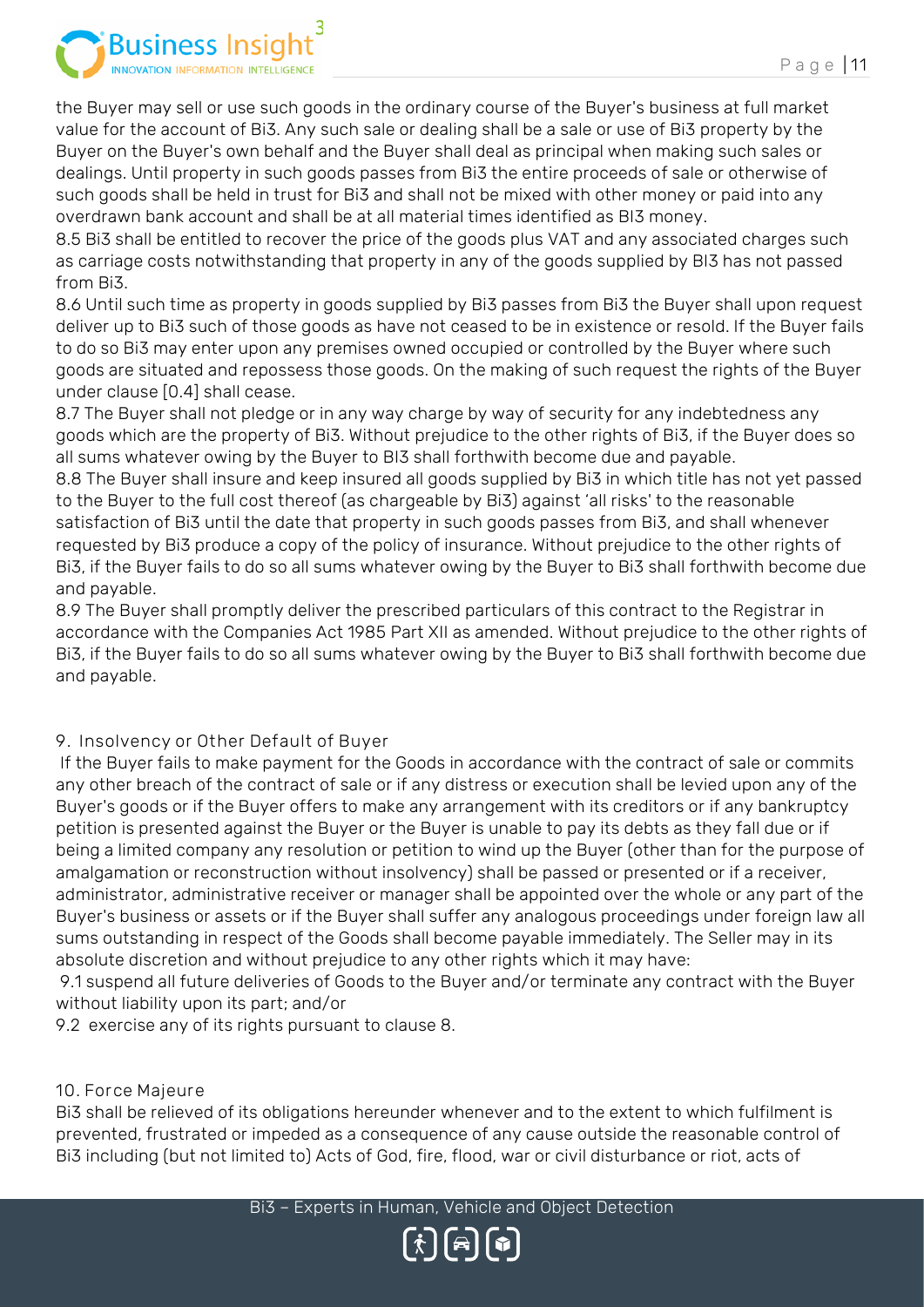

Government, currency restriction or fluctuation, labour disputes, strikes, unavailability of materials or failure of supplier or subcontractor to deliver on time.

#### **11. Proper law of contract**

11.1 These terms and conditions and all contracts governed by the same are subject to the law of England and Wales.

11.2 If any dispute or difference shall arise between the parties as to the meaning of any contract governed by these terms and conditions or any matter or thing arising out of or connected with such a contract then if (and only if) Bi3 shall in its absolute discretion so elect it shall be referred to the determination of an arbitrator to be appointed by agreement of the parties or (in default of agreement within 21 days of the service upon one party of a written request to concur in such appointment) by the President for the time being of the Chartered Institute of Arbitrators.

#### **12. Third Party Rights**

The provisions of the Contracts (Rights of Third Parties) Act 1999 shall not apply to this contract and a person who is not a party to this contract shall have no right under that Act to enforce any term of the contract.